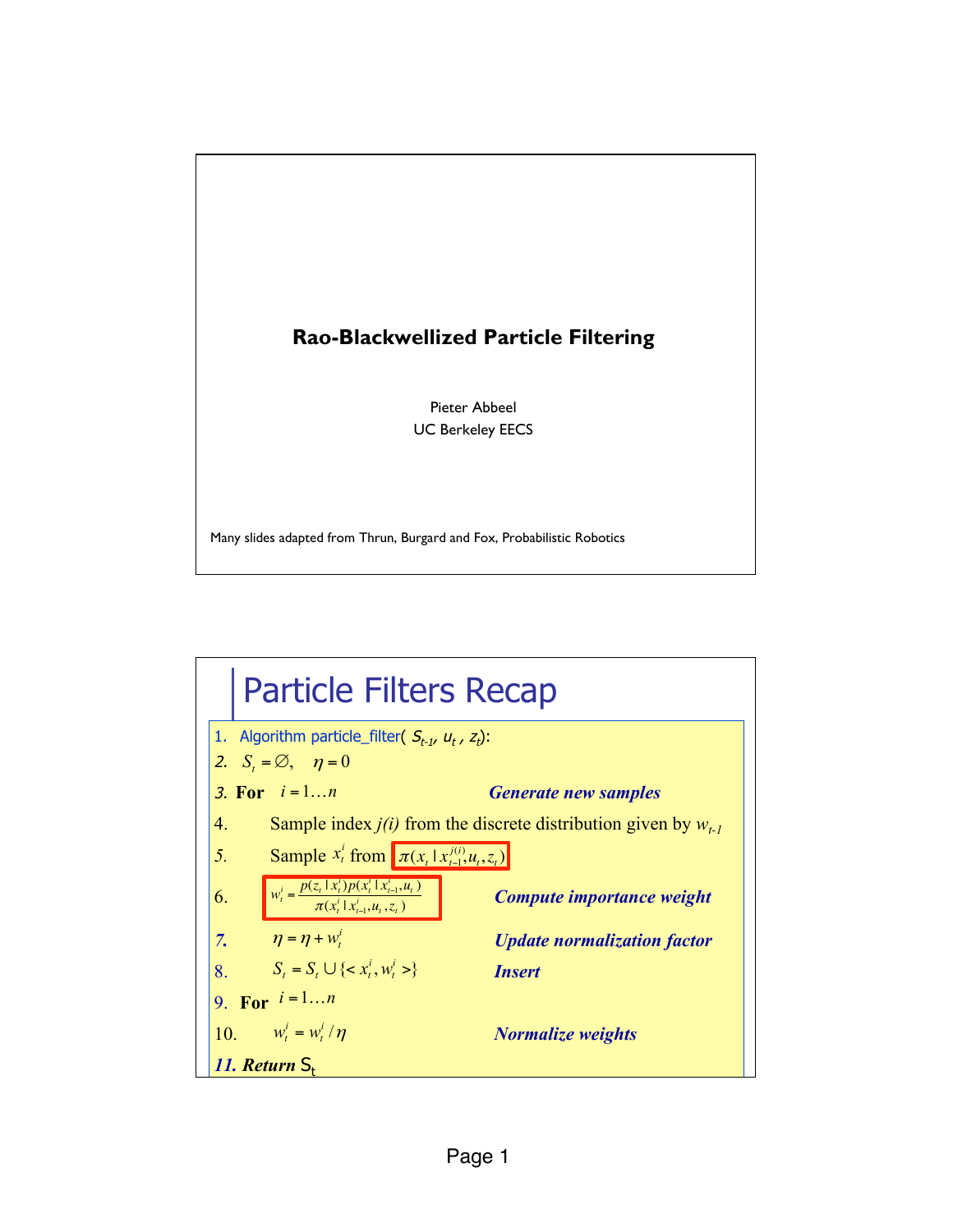

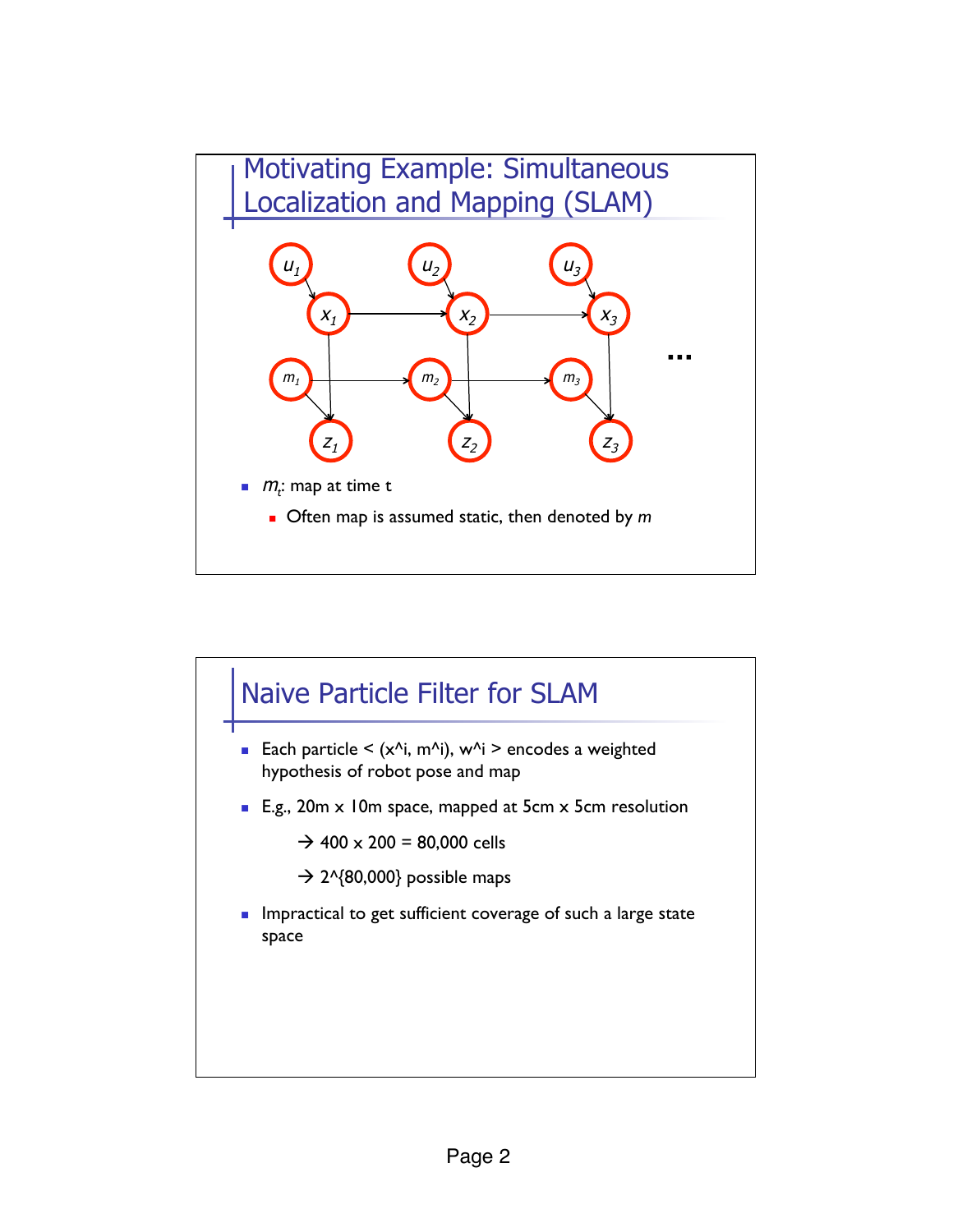## Particle Filter Revisited

Let's consider just the robot pose:

- **Sample from**  $\pi(x_t | x_{t-1}^i, u_t, z_t)$
- **Reweight**  $w_t^i = \frac{p(z_t | x_t^i)p(x_t^i | x_{t-1}^i, u_t)}{p(x_t^i | x_{t-1}^i, u_t)}$  $\pi(x_t^i | x_{t-1}^i, u_t, z_t)$

Recall a particle really corresponds to an entire history, this will matter going forward, so let's make this explicit, also account for the fact that by ignoring the other state variable, we lost Markov property:

■ **Reweight** 
$$
w_t^i = \frac{p(z_t | x_{1:t}^i, z_{1:t-1}) p(x_t^i | x_{1:t-1}^i, u_t, z_{1:t-1})}{\pi(x_t^i | x_{t-1}^i, u_t, z_t)}
$$

Still defines a valid particle filter just for x, BUT as z depends both on x and m, some quantities are not readily available (yet).

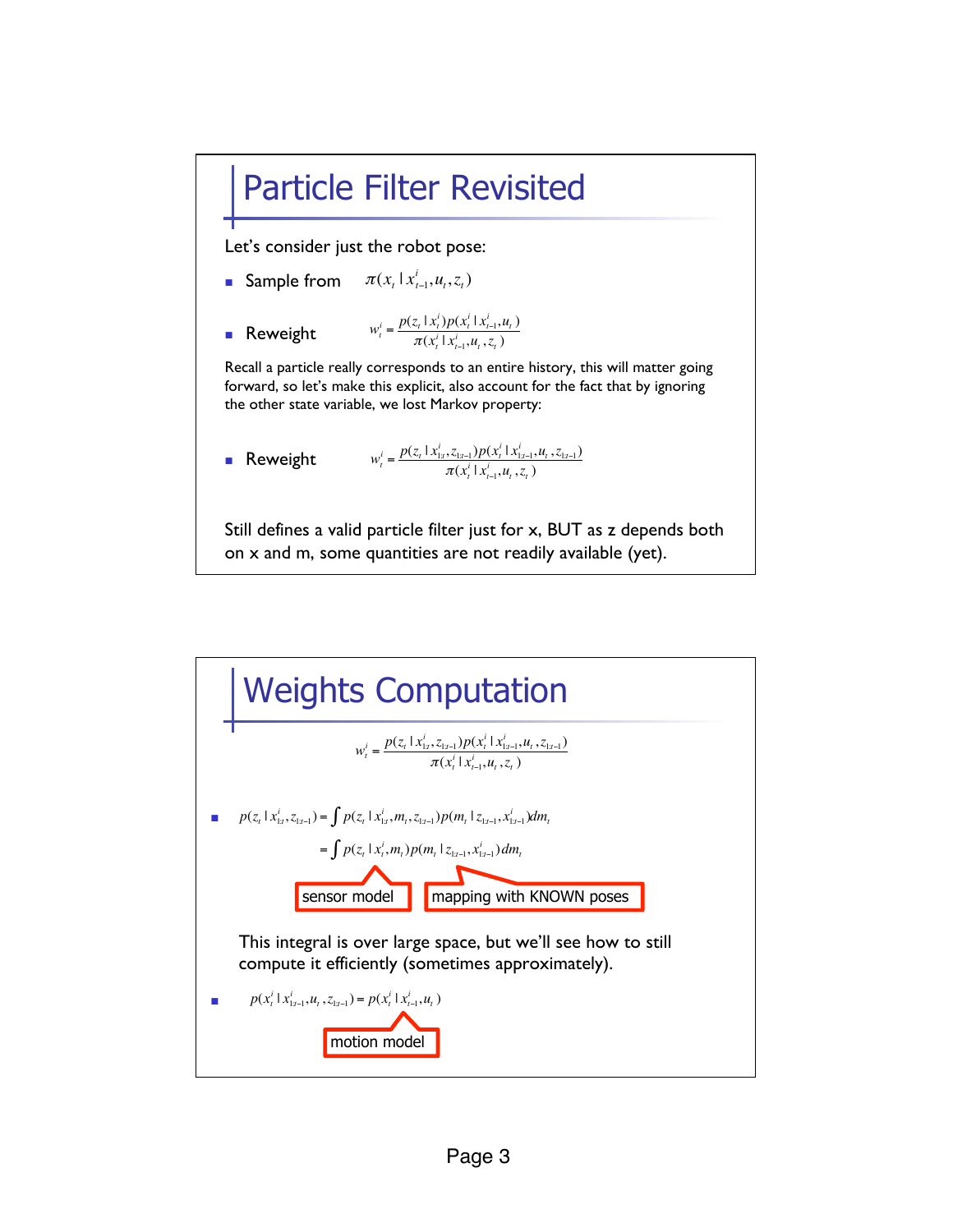## **Examples**

**•** We'll consider  $\pi(x_t | x_{t-1}^i, u_t, z_t) = p(x_t | x_{t-1}^i, u_t)$ 

hence  $w_t^i = \int p(z_t | x_t^i, m_t) p(m_t | z_{1:t-1}, x_{1:t-1}^i) dm_t$ 

- **Examples for which**  $w_i^i$  can be computed efficiently
	- **.** "Color-tile" SLAM
	- ! FastSLAM:
		- . Not in this lecture. Need to cover multi-variate Gaussians first.
	- **SLAM** with gridmaps

## "Color-tile" SLAM

- **Robot lives in MxN discrete grid:** 
	- $\rightarrow$  Robot pose space = {1,..., M}  $\times$  {1,..., N}
- **Exery grid-cell can be red or green** 
	- $\rightarrow$  Map space = {R, G}<sup>MN</sup>
- **I** Motion model: robot can try to move to any neighboring cell, and succeeds with probability a, stays in place with probability 1-a.
- **EXECUTE:** Sensor model: robot can measure the color of the cell it is currently on. Measurement is correct with probability b, incorrect with probability 1-b.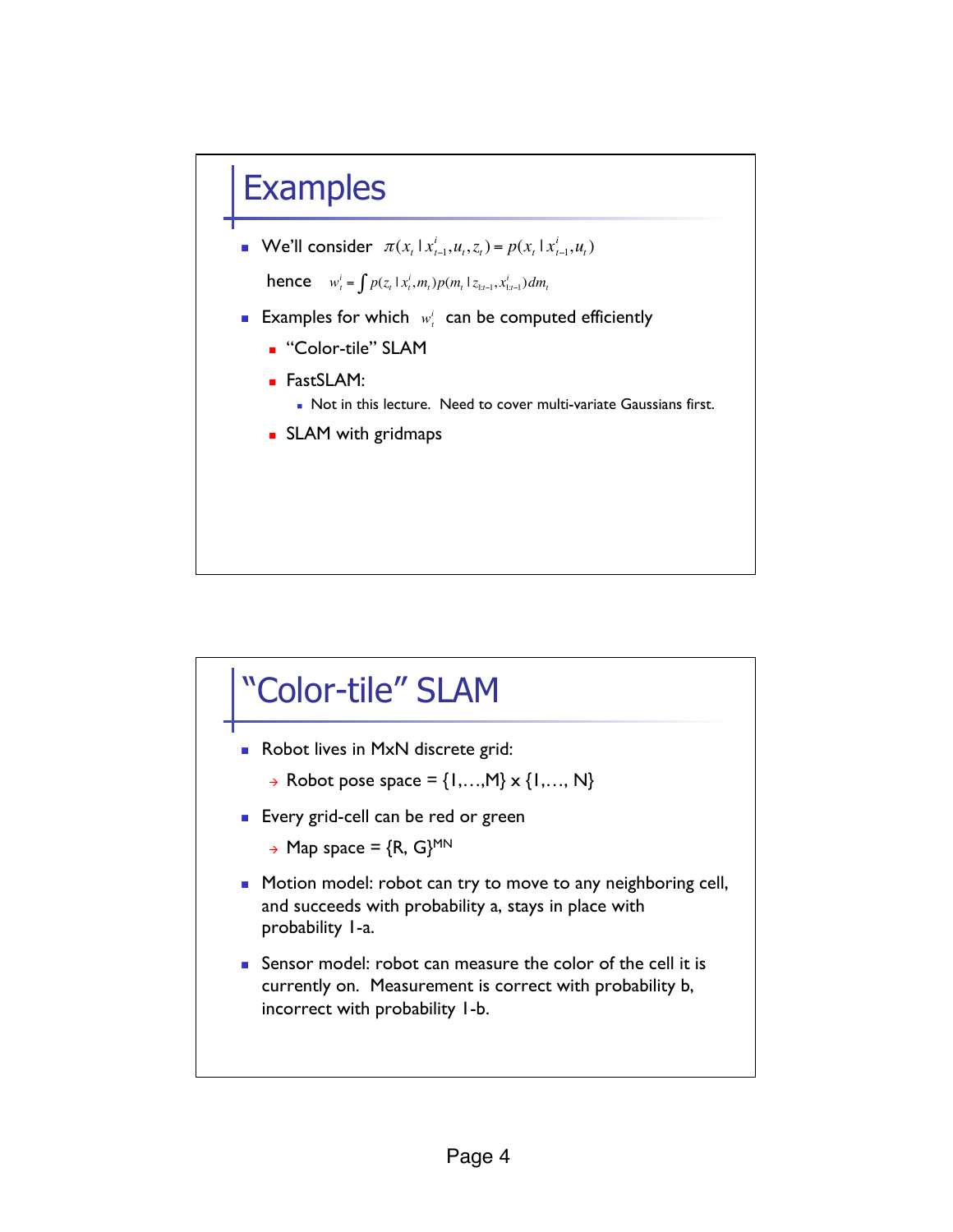